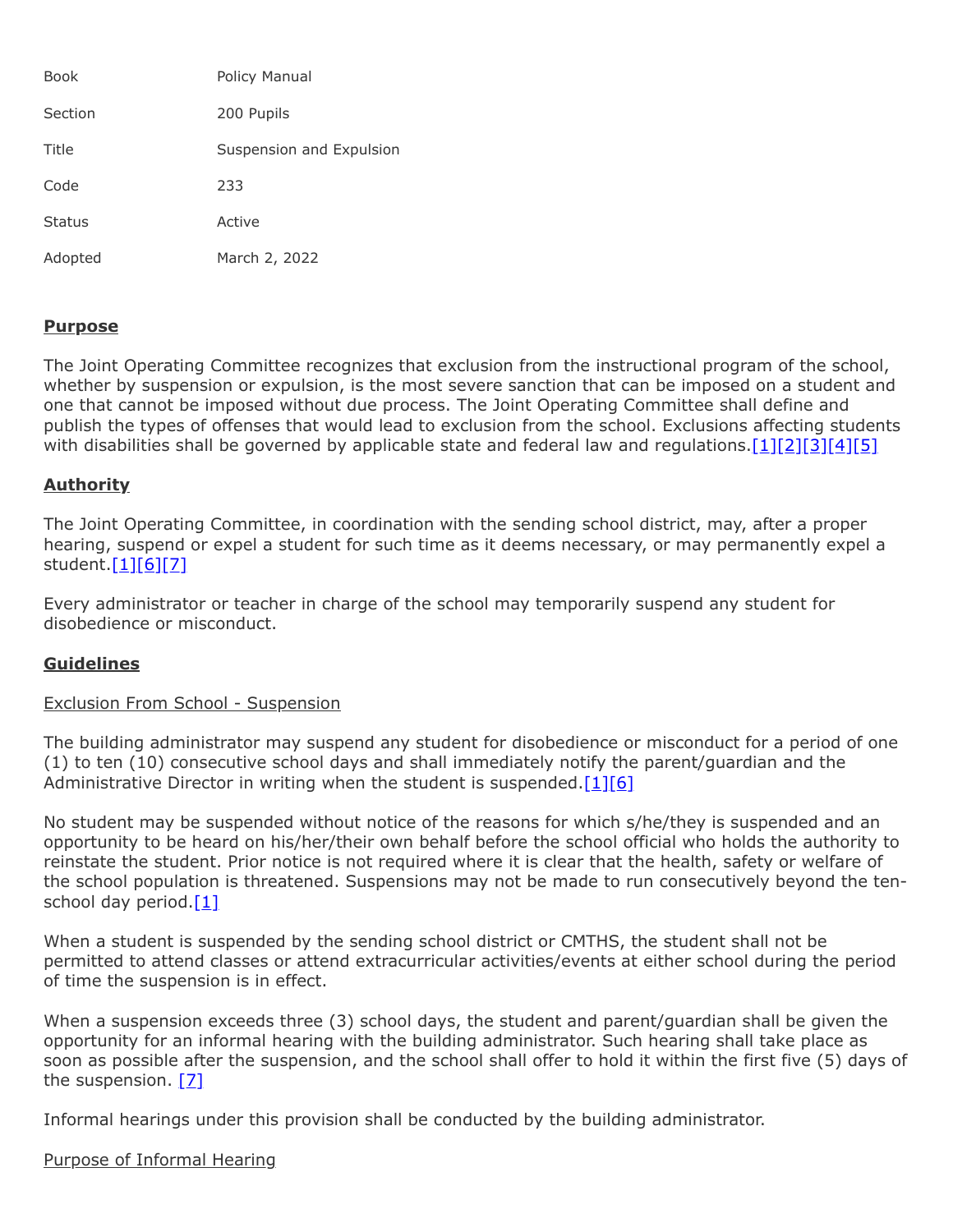The purpose of the informal hearing is to permit the student to explain the circumstances surrounding the event leading to the suspension, to show why the student should not be suspended, and to discuss ways to avoid future offenses[.\[7\]](http://pacodeandbulletin.gov/Display/pacode?file=/secure/pacode/data/022/chapter12/s12.8.html&d=reduce)

## Due Process Requirements for Informal Hearing[\[7\]](http://pacodeandbulletin.gov/Display/pacode?file=/secure/pacode/data/022/chapter12/s12.8.html&d=reduce)

- 1. The student and parent/guardian shall be given written notice of the reasons for the suspension.
- 2. The student and parent/guardian shall receive sufficient notice of the time and place of the informal hearing.
- 3. The student may question any witnesses present at the informal hearing.
- 4. The student may speak and produce witnesses who may speak at the informal hearing.
- 5. The school shall offer to hold the informal hearing within five (5) days of the suspension.

## Exclusion From Class - In-School Suspension

No student may receive an in-school suspension without notice of the reasons for which s/he is suspended and an opportunity to be heard prior to the time the suspension becomes effective. The parent/guardian shall be informed of the suspension action taken by the school.<sup>[\[2\]](http://pacodeandbulletin.gov/Display/pacode?file=/secure/pacode/data/022/chapter12/s12.7.html&d=reduce)</sup>

Should the in-school suspension exceed ten (10) consecutive school days, the student and parent/guardian shall be offered an informal hearing with the building administrator. Such hearing shall take place prior to the eleventh day of the in-school suspension. The procedure shall be the same as the procedure for informal hearings held in connection with out-of-school suspensions. $[2][7]$  $[2][7]$ 

The school shall provide for the student's education during the period of in-school suspension.

### **Expulsion**

**Expulsion** is exclusion from school by the Joint Operating Committee for a period exceeding ten (10) consecutive school days. The Joint Operating Committee, in coordination with the sending school district, may permanently expel from the school's rolls any student whose misconduct or disobedience warrants this sanction. No student shall be expelled without an opportunity for a formal hearing before the Joint Operating Committee, a duly authorized committee of the Joint Operating Committee, or a qualified hearing examiner appointed by the Joint Operating Committee, and upon action taken by the Joint Operating Committee after the hearing.[\[1\]](http://pacodeandbulletin.gov/Display/pacode?file=/secure/pacode/data/022/chapter12/s12.6.html&d=reduce)[\[6\]](http://www.legis.state.pa.us/cfdocs/legis/LI/uconsCheck.cfm?txtType=HTM&yr=1949&sessInd=0&smthLwInd=0&act=14&chpt=13&sctn=18&subsctn=0)[\[7\]](http://pacodeandbulletin.gov/Display/pacode?file=/secure/pacode/data/022/chapter12/s12.8.html&d=reduce)

### Expulsion Hearings

A formal hearing shall be required in all expulsion actions. $[1][6][7][8]$  $[1][6][7][8]$  $[1][6][7][8]$  $[1][6][7][8]$ 

The formal hearing shall observe the due process requirements of:[\[7\]](http://pacodeandbulletin.gov/Display/pacode?file=/secure/pacode/data/022/chapter12/s12.8.html&d=reduce)

- 1. Notification of the charges in writing by certified mail to the student's parent/guardian.
- 2. At least three (3) days' notice of the time and place of the hearing, which shall include a copy of this policy, hearing procedures, and notice of the right to representation by legal counsel. A student may request the rescheduling of the hearing when s/he demonstrates good cause for an extension.
- 3. The hearing shall be private unless the student or parent/guardian requests a public hearing.
- 4. Representation by counsel at the parent's/guardian's expense and parent/guardian may attend the hearing.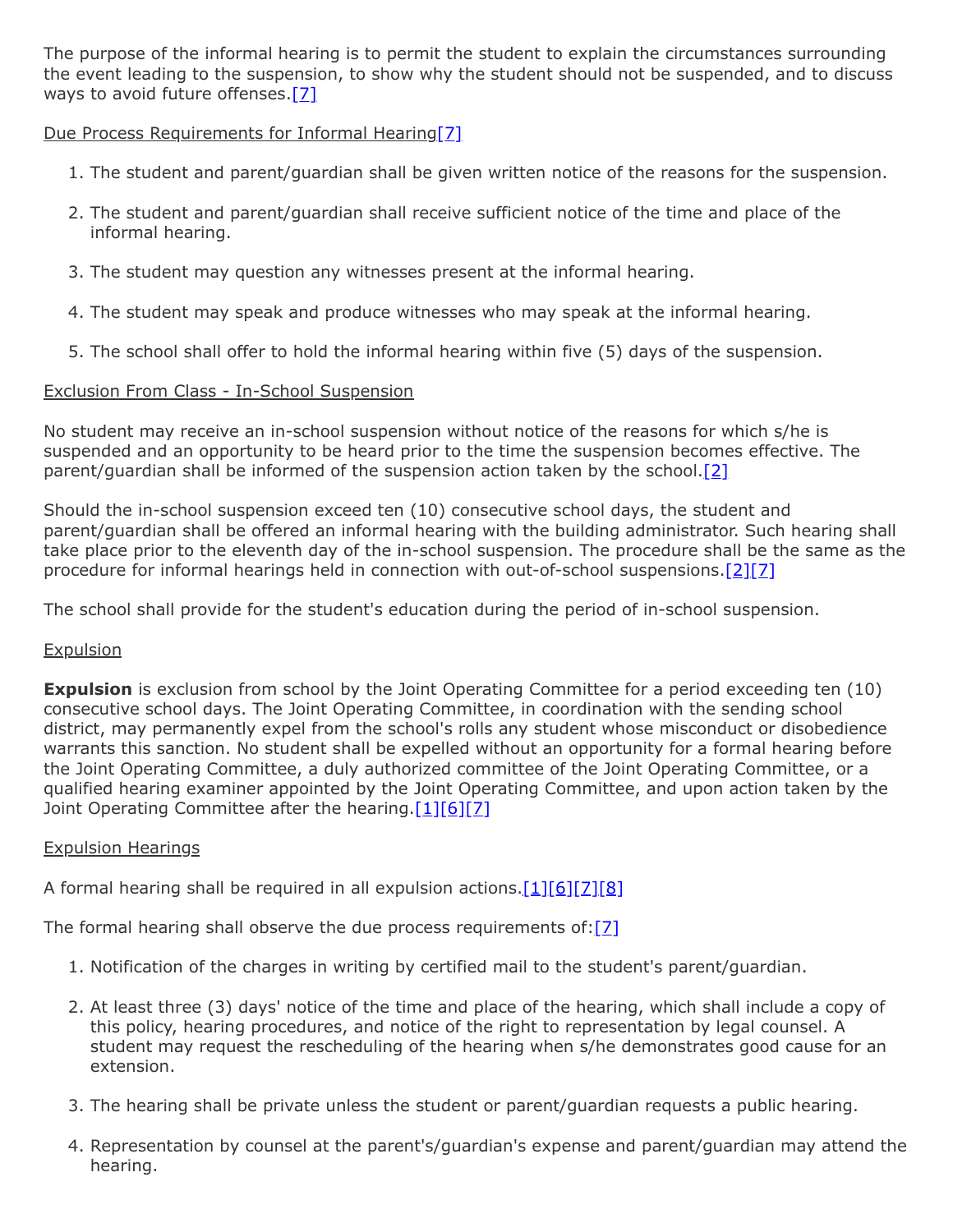- 5. Disclosure of the names of witnesses against the student and copies of their written statements or affidavits.
- 6. The right to request that witnesses against the student appear in person and answer questions or be cross-examined.
- 7. The right to testify and present witnesses on the student's behalf.
- 8. A written or audio record shall be kept of the hearing and a copy made available to the student at the student's expense, or at no charge if the student is indigent.
- 9. The hearing shall be held within fifteen (15) school days of the notice of charges, unless a delay is mutually agreed to by both parties or is delayed by:
	- a. The need for laboratory reports from law enforcement agencies.
	- b. Evaluations or other court or administrative proceedings are pending due to a student's invoking his/her rights under the Individuals with Disabilities Education Act (IDEA).
	- c. Delay is necessary due to the condition or best interests of the victim in cases of juvenile or criminal court involving sexual assault or serious bodily injury.
- 10. Notice of a right to appeal the results of the hearing shall be provided to the student with the expulsion decision.

#### **Adjudication**

A written adjudication shall be issued after the Joint Operating Committee has acted to expel a student. The adjudication may include additional conditions or sanctions. [\[9\]](http://www.legis.state.pa.us/cfdocs/legis/LI/consCheck.cfm?txtType=HTM&ttl=02&div=0&chpt=1)

#### Attendance/School Work During Suspension and Prior to Expulsion

Students serving an out-of-school suspension must make up missed exams and work, and shall be permitted to complete assignments pursuant to established quidelines.  $[1][10]$  $[1][10]$ 

Students who are facing an expulsion hearing must be placed in their normal classes if the formal hearing is not held within the ten-school day suspension.

If it is not possible to hold the formal hearing within the first ten (10) school days, the school may exclude such a student from class for up to five (5) additional – fifteen (15) total – school days if, after an informal hearing, it is determined that the student's presence in his/her normal class would constitute a threat to the health, safety or welfare of others.

Any further exclusion prior to a formal hearing may be only by mutual agreement. Such students shall be given alternative education, in coordination with the sending school district, which may include home study.

## Attendance/School Work After Expulsion

Students who are under seventeen (17) years of age are still subject to compulsory school attendance even though expelled and shall be provided an education, in coordination with the sending school district and in accordance with applicable law and regulations. Beginning with the academic year 2020-2021, **compulsory school age** shall mean no later than age six (6) until age eighteen (18); at that time, students under eighteen (18) years of age shall be subject to compulsory school attendance, and even though expelled, shall be provided an education. $[1][10][11]$  $[1][10][11]$